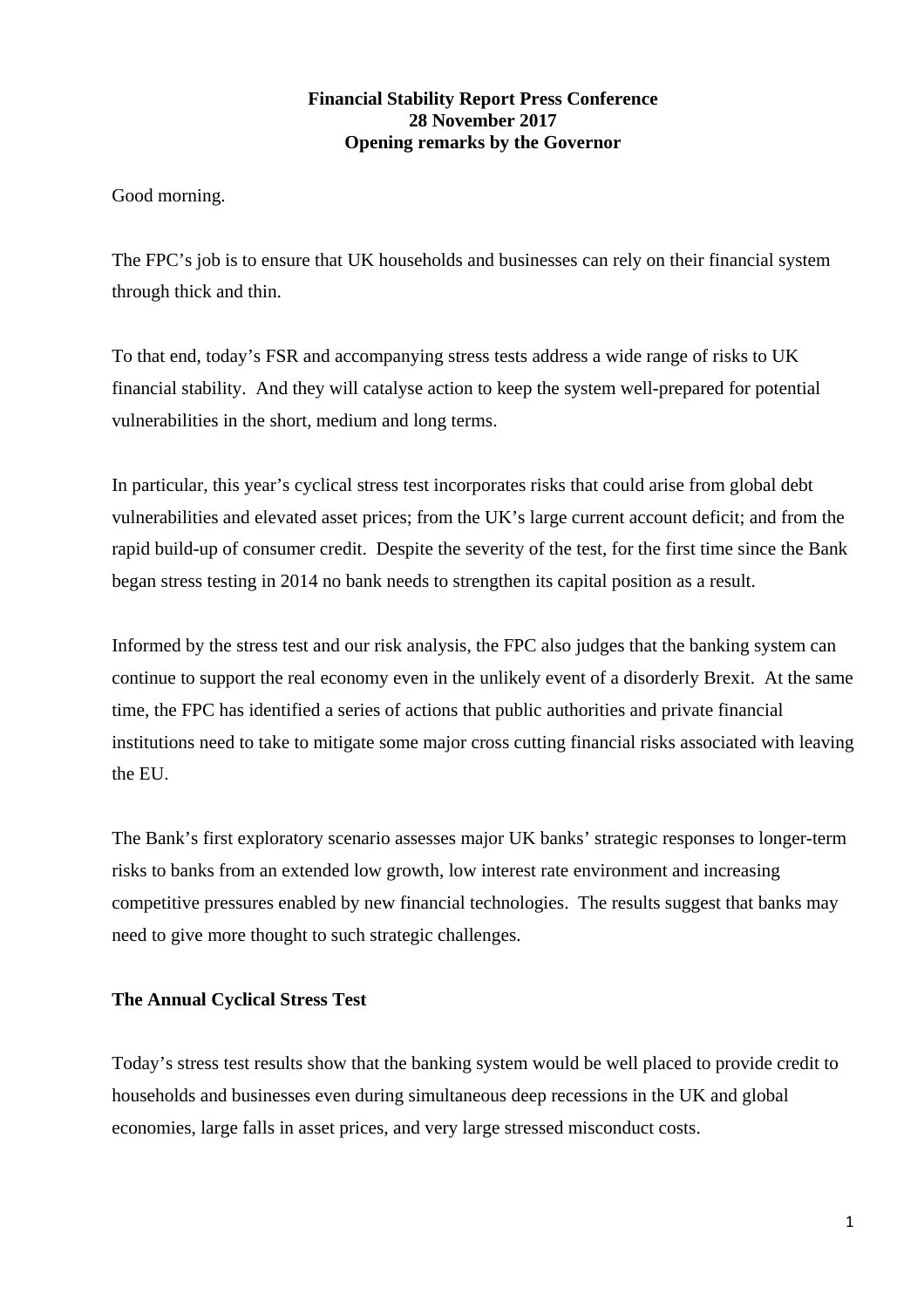The economic scenario in the 2017 stress test is more severe than the deep recession that followed the global financial crisis. Vulnerabilities in the global economy trigger a 2.4% fall in world GDP and a 4.7% fall in UK GDP.

In the stress scenario, there is a sudden reduction in investor appetite for UK assets and sterling falls sharply, as vulnerabilities associated with the UK's large current account deficit crystallise. Bank Rate rises sharply to 4.0% and unemployment more than doubles to 9.5%. UK residential and commercial real estate prices fall by 33% and 40%, respectively.

In line with the Bank's concerns over consumer credit, the stress test incorporated a severe consumer credit impairment rate of 20% over the three years across the banking system as a whole. The resulting sector-wide loss of £30bn is £10bn higher than implied by the 2016 stress test.

The stress leads to total losses for banks of around £50 billion during the first two years - losses that would have wiped out the entire equity capital base of the banking system ten years ago.

Today, such losses can be fully absorbed within the capital buffers that banks must carry on top of their minimum capital requirements. This means that even after a severe stress, major UK banks would still have a Tier 1 capital base of over £275 billion, or more than 10% of risk weighted assets, to support lending to the real economy.

This resilience reflects the fact that major UK banks have tripled their aggregate Tier 1 capital ratio over the past decade to 16.7%.

## **Countercyclical Capital Buffer**

Informed by the stress test results for losses on UK exposures, the FPC's judgement that the domestic risk environment—apart from Brexit—is standard; and consistent with the FPC's guidance in June; *the FPC is raising the UK countercyclical buffer rate from 0.5% to 1% with binding effect from 28 November 2018.*

In addition, as previously announced, capital buffers for individual banks will be reviewed by the PRC in January. These will reflect the firm-specific results of the stress test, consistent with the judgements made by the FPC and PRC in September.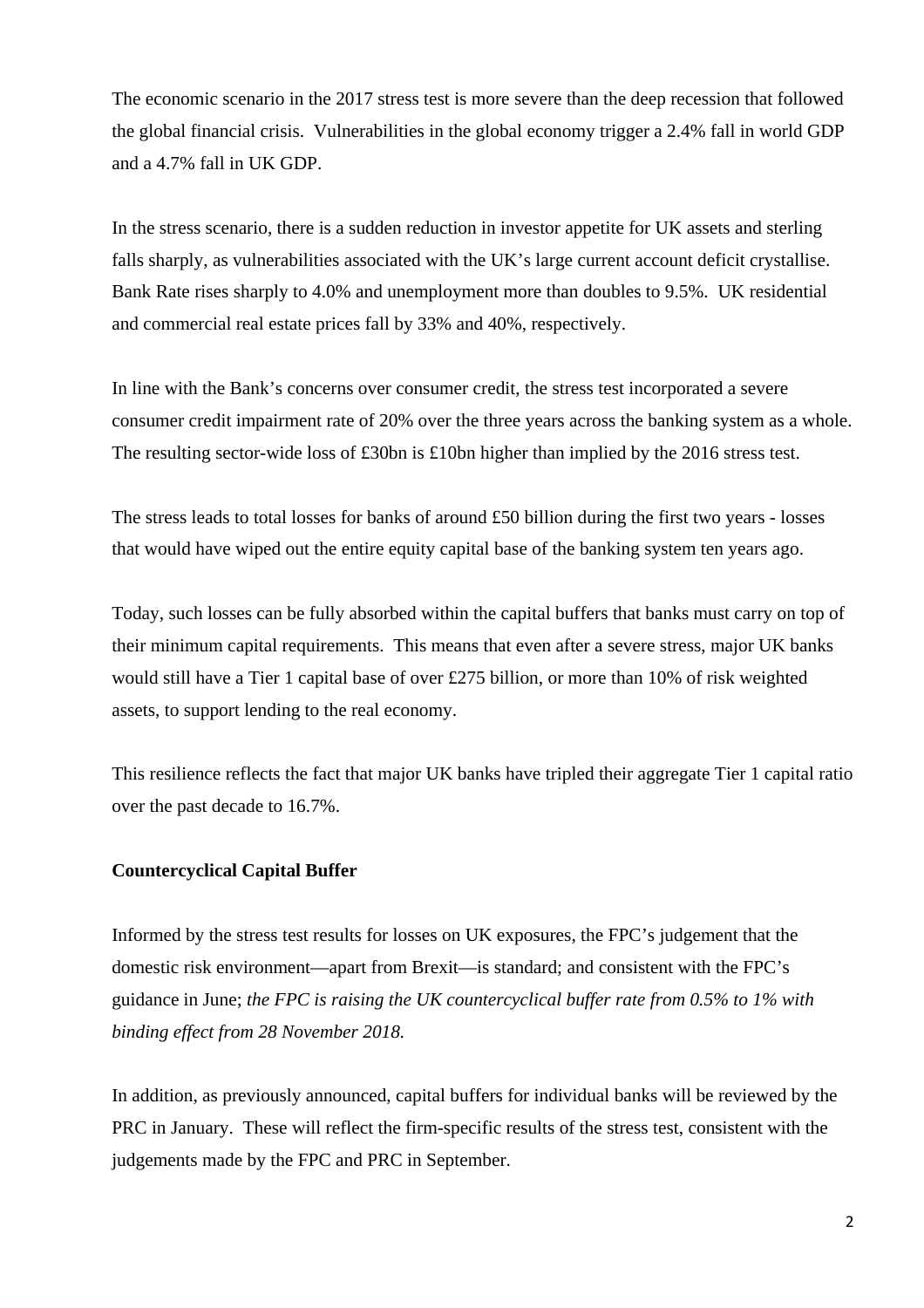These buffers can be drawn on as necessary during a downturn to allow banks to support the real economy.

#### **Brexit**

There are a range of possible outcomes for the future UK-EU relationship. Consistent with its remit, the FPC is focused on scenarios that, even if the least likely to occur, could have the greatest impact on UK financial stability. These include scenarios in which there is no agreement or transition period in place at exit.

The 2017 stress test scenario encompasses the many possible combinations of macroeconomic risks and associated losses to banks that could arise in this event. As a consequence, the FPC judges that, given their current levels of resilience, UK banks could continue to support the real economy even in the event of a disorderly exit from the EU.

That said, in the extreme event in which the UK faced a disorderly Brexit combined with a severe global recession and stressed misconduct costs, losses to the banking system would likely be more severe than in this year's annual stress test. In this case where a series of highly unfortunate events happen simultaneously, capital buffers would be drawn down substantially more than in the stress test and, as a result, banks would be more likely to restrict lending to the real economy, worsening macroeconomic outcomes.

The FPC will therefore reconsider the adequacy of a 1% UK countercyclical capital buffer rate during the first half of 2018, in light of the evolution of the overall risk environment.

Of course, Brexit could affect the financial system more broadly. Consistent with the Bank's statutory responsibilities, the FPC is publishing a checklist of steps that would promote financial stability in the UK in a no deal outcome.

It has four important elements:

- First, ensuring that a UK legal and regulatory framework for financial services is in place at the point of leaving the EU. The Government plans to achieve this through the EU Withdrawal Bill and related secondary legislation.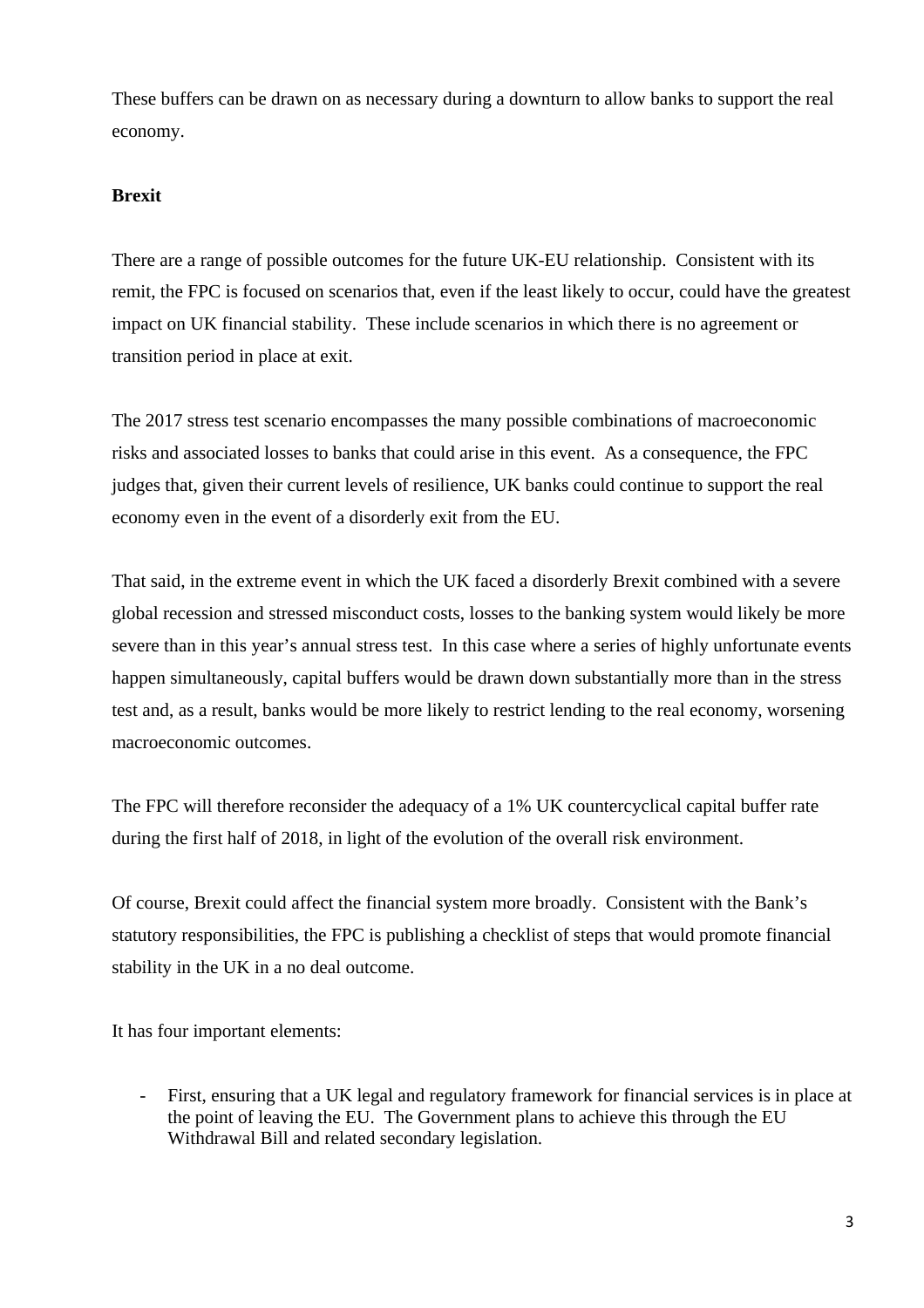- Second, recognising that it will be difficult, ahead of March 2019, for all financial institutions to have completed all the necessary steps to avoid disruption in some financial services. Timely agreement on an implementation period would significantly reduce such risks, which could materially disrupt the provision of financial services in Europe and the UK.
- Third, preserving the continuity of existing cross-border insurance and derivatives contracts will be necessary. Domestic legislation will be required to achieve this in both cases, and for derivatives, corresponding EU legislation will also be necessary. Otherwise, six million UK insurance policy holders with £20 billion of insurance coverage, and thirty million EU policy holders with £40 billion in insurance coverage, could be left without effective cover; and around £26 trillion of derivatives contracts could be affected. HM Treasury is considering all options for mitigating these risks.
- Fourth, deciding on the authorisations of EEA banks that currently operate in the UK as branches will be important. Conditions for authorisation, particularly for systemic firms, will depend on the degree of cooperation between regulatory authorities. As previously indicated, the PRA plans to set out its approach before the end of the year.

Irrespective of the particular form of the United Kingdom's future relationship with the EU, and consistent with its statutory responsibility, the FPC will remain committed to the implementation of robust prudential standards. This will require maintaining a level of resilience that is at least as great as that currently planned, which itself exceeds that required by international baseline standards.

## **Biennial Exploratory Scenario**

Over the longer term, the resilience of UK banks could also be tested by gradual but significant changes to business fundamentals. For the first time, the FPC and PRC have examined the strategic responses of major UK banks to an extended low growth, low interest rate environment combined with increasing competitive pressures in retail banking from increased use of new financial technologies.

FinTech is creating opportunities for consumers and businesses, and has the potential to increase the resilience and competitiveness of the UK financial system as a whole. In the process, however, it could also have profound consequences for the business models of incumbent banks.

This exploratory exercise is designed to encourage banks to consider such strategic challenges. It will influence future work by banks and regulators about longer-term issues rather than informing the FPC and PRC about the immediate capital adequacy of participants.